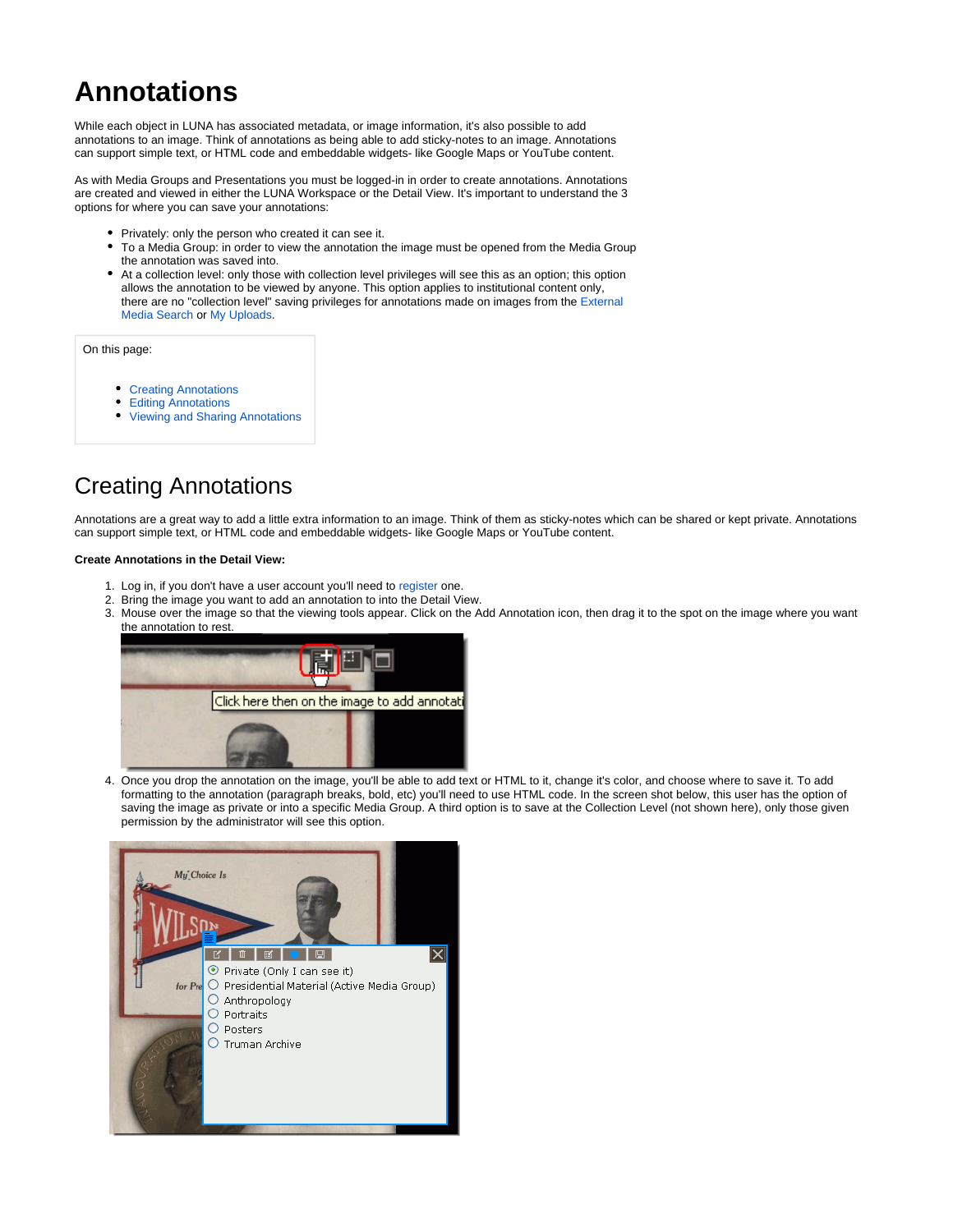5. If you try to save an annotation into a Media Group other than the one you first opened the image from, you'll see a message indicating that once you save the annotation into this Media Group you will no longer see it (screen shot below). This does not mean your annotation was not saved, it simply means that in order to view it you must open the image directly from the Media Group the annotation was saved into. Viewing annotations is directly related to which Media Group it's been saved into, or whether it's been saved as Private.



6. Add as many annotations as you like. Each annotation has it's own property, so you can have some annotations on an image that are saved as private, and others that are saved into different Media Groups, or at a collection level.



### **Adding code to an annotation:**

In addition to simple text, annotations will support HTML code. HTML code will help you to format your annotation. An example of a Google Maps widget in the annotation (note: try to keep the width just below 300 to stay within the frame of the annotation):



### <span id="page-1-0"></span>Editing Annotations

1. To edit an existing annotation click on it once to view the current text, then drag your mouse over the "Edit annotation" icon.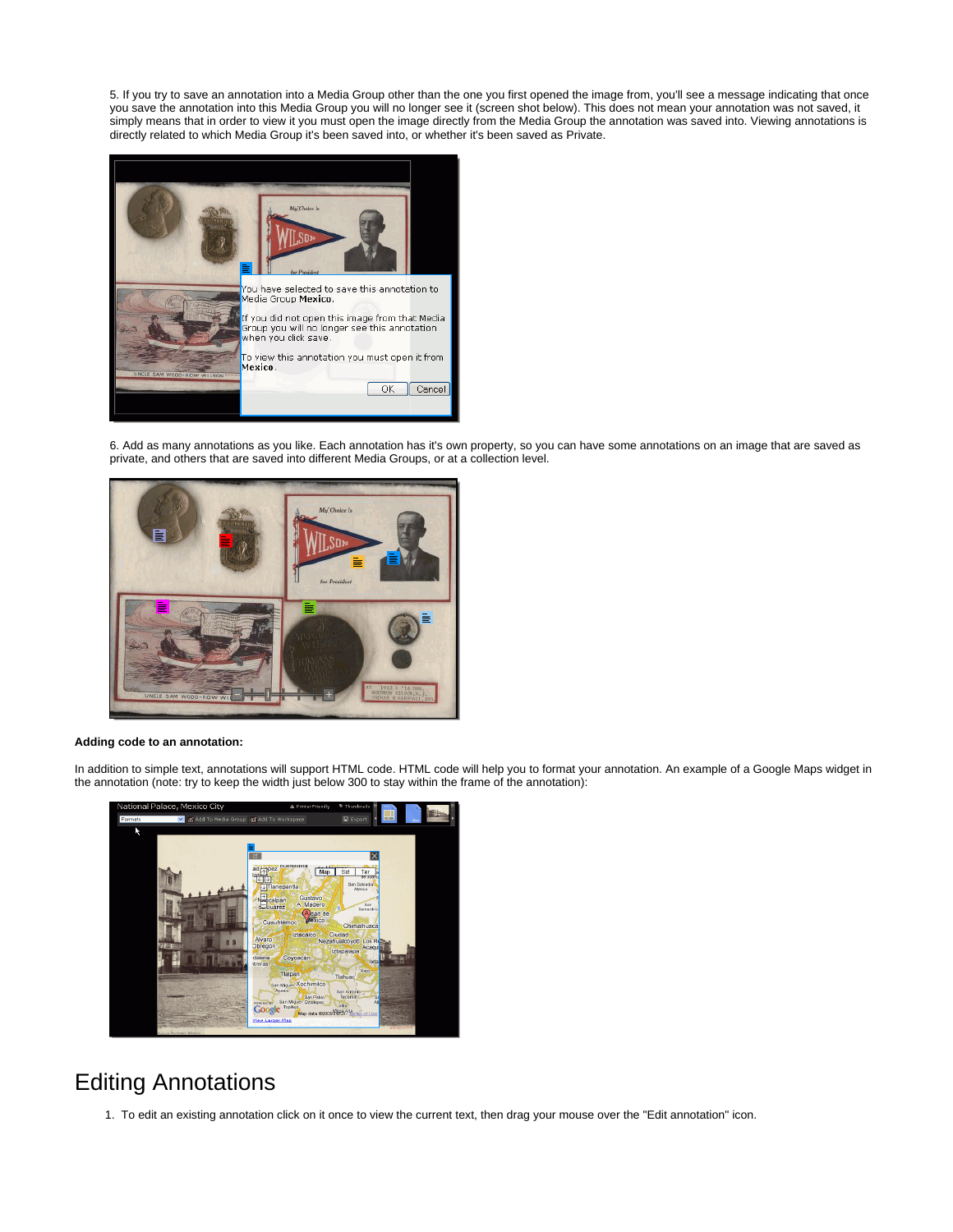

2. The annotation will expand so you can edit the text. You can also change where the annotation is saved, and what color it is.



3. Your changes will automatically be saved, regardless of whether or not you manually click on the save icon

4. If you try to save an annotation into a Media Group other than the one you first opened the image from, you'll see a message indicating that once you save the annotation into this Media Group you will no longer see it (screen shot below). This does not mean your annotation was not saved, it simply means that in order to view it you must open the image directly from the Media Group the annotation was saved into. Viewing annotations is directly related to which Media Group it's been saved into, or whether it's been saved as Private.



## <span id="page-2-0"></span>Viewing and Sharing Annotations

### **Viewing Annotations:**

• If an annotation has been saved into a [Media Group](https://doc.lunaimaging.com/display/V71D/Working+with+Media+Groups), you must first open that Media Group, then open the image in the LUNA Workspace or Detai l View in order to view the annotation. If the annotation was saved as Private you don't have to open it from a Media Group in order to view it, simply click on it once to bring it into the Detail View or add it to the LUNA Workspace. The same is true if the annotation as saved at a collection level.